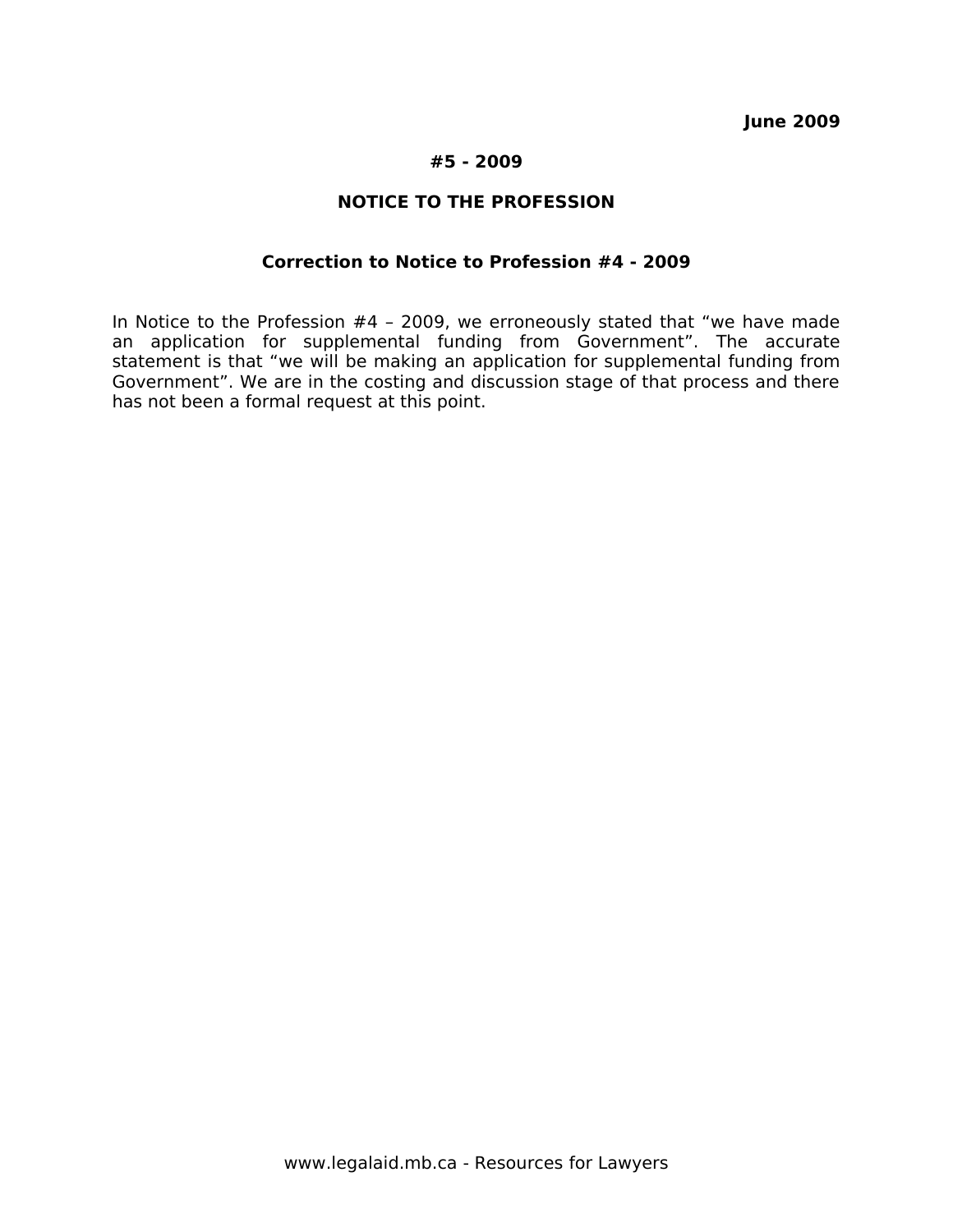#### **#4 - 2009**

## **NOTICE TO THE PROFESSION**

Despite earlier assurances from The Law Foundation that funding for this year would not be seriously affected, we have now been notified of a dramatic reduction (\$3.7M in 2008/09 reduced to \$1.8M this year and projected at approximately \$500,000 in 2010/11). The Law Foundation revenues derive largely from interest accrued on lawyers' trust accounts. Interest rates have been cut to the point of some of the larger institutions paying 0% on lawyers' trust accounts. Legal Aid Manitoba is therefore projecting a substantial deficit.

In response to this situation, we have made an application for supplemental funding from Government. We have also imposed a tightening of all non-essential spending for Legal Aid Manitoba staff, including the elimination or reduction of seminars, professional development and travel.

We will make every effort to preserve the integrity of the tariff. Discretionary increases will be awarded in "extremely unusual circumstances" and through the Big Case Management process as contemplated in the tariff. Our funding level will of necessity impact on the quantum of these awards.

Legal Aid Manitoba is hopeful that taking these steps will allow us to ride out this storm without resorting to the more drastic measures used in the past, such as holdbacks and service cuts.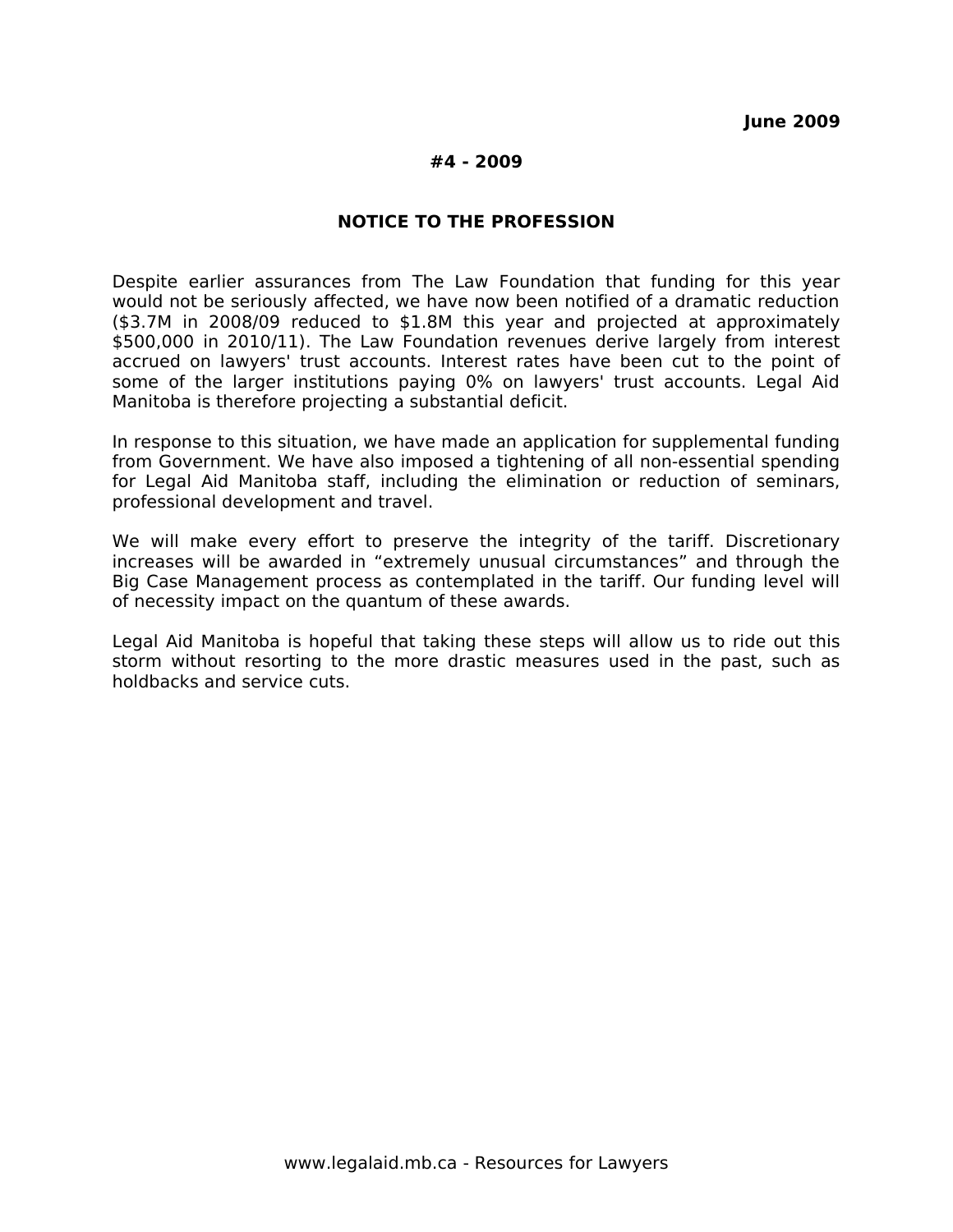## **#3 - 2009**

### **NOTICE TO THE PROFESSION**

Legal Aid Manitoba (LAM) has a mandate to provide quality legal services to eligible low-income Manitobans. Historically, LAM has excelled at meeting this mandate using a dual service delivery model with a roughly equal balance between staff and private bar representation. Legal Aid Manitoba is committed to continuing this balanced approach which has served the people of Manitoba well, compared with provinces that deliver services primarily through either private bar or staff alone.

Management Council gratefully acknowledges the valued participation of private bar in meeting LAM's mandate. The balance of criminal certificates in Winnipeg, however, has shifted significantly towards private bar, following the recent tariff increases. Recognizing the importance of having choice of counsel considered in the application process, the following measured response to address this imbalance has been approved and will be implemented over the next 3 months.

## **1. S.25 Appointments for Financially Ineligible Applicants**

The parents of young persons have an obligation to provide counsel for their children where they are financially able to do so. LAM strongly believes that such applicants should be hiring private bar of their choice to represent them on a fee-paying basis. Where applicants can easily get private bar counsel of their choice through the s.25 process, hiring of private bar on a fee-paying basis is undermined. A significant number of parents who are financially ineligible for legal aid are using the s.25 process in this way.

In these circumstances, LAM considers that parents/legal guardians have effectively exercised their choice by deciding not to retain counsel privately. Accordingly, LAM has determined that **financially ineligible** applicants who decide not to hire counsel of choice privately, and rely on s.25 appointments, will be directed to a staff lawyer. LAM hopes and expects that, as a result of this change, parents of financially ineligible children will be encouraged to hire choice of counsel privately. To the extent that this does not occur, more legal matters will be directed to LAM staff.

This change will take effect June 1, 2009.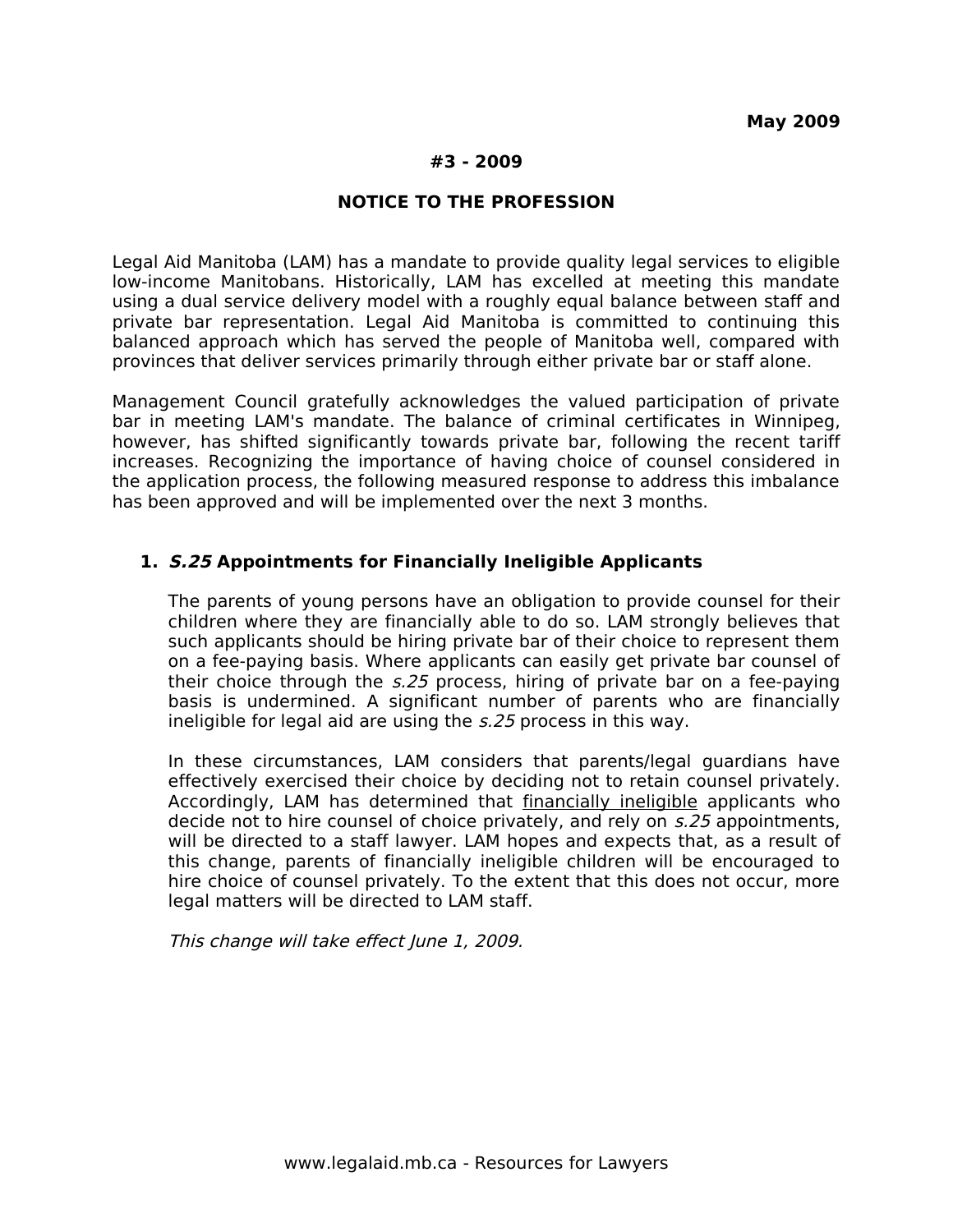# **2. Change of Counsel Requests**

Historically, both private bar and staff lawyers have identified unjustifiable requests for change of counsel. In some cases, it appears lawyers may be enticing clients away from their initial choice of counsel, particularly in cases where fees may be substantial. As a result of "jailhouse talk", clients also frequently request change from their initial choice of counsel to a lawyer they have heard is "better". Finally, some clients use choice of counsel as a way of delaying their case. These changes of counsel are extremely costly to LAM and are disruptive to the court process.

As resources permit, all requests for change of counsel in criminal matters will result in the appointment of a staff lawyer. We expect this will reduce unjustifiable requests for change of counsel. It will reduce any perceived benefit to undermining confidence in a client's first choice of counsel. It will also help to reduce delays in the court system and excess costs to LAM. While this does emphasize one consideration in deciding whether to grant choice of counsel to some extent, it reinforces the client's first choice of counsel. To the extent that changes of counsel continue to be requested and granted, more legal matters will be directed to LAM staff.

This change will take effect June 1, 2009.

# **3. LAM Staff representation on Duty Counsel Circuits**

Traditionally, LAM has had a commitment to give clients a choice between staff and private bar counsel on as many circuit points as possible. Over the past 10 years, this has been eroded to some extent. Because of the high volume of legal aid work on some circuit points, this erosion has been a significant contributing factor to the staff/private bar imbalance. LAM is renewing its commitment to provide services on circuit points through both staff and private bar, as resources permit.

LAM has identified high volume circuit points where we have lost staff presence. LAM will be sending staff lawyers to circuit points and redirecting sufficient certificate work to re-establish staff presence. Redirection of certificate work will be accomplished, insofar as possible, with an eye to minimizing the impact on established solicitor-client relationships. Circuit points which have been identified so far are:

- 1. Gypsumville/St. Martin
- 2. Berens/Bloodvein/Poplar River
- 3. Garden Hill/St. Teresa's Point
- 4. Little Grand Rapids/Pauingassi

This change will be implemented over the next 3 months.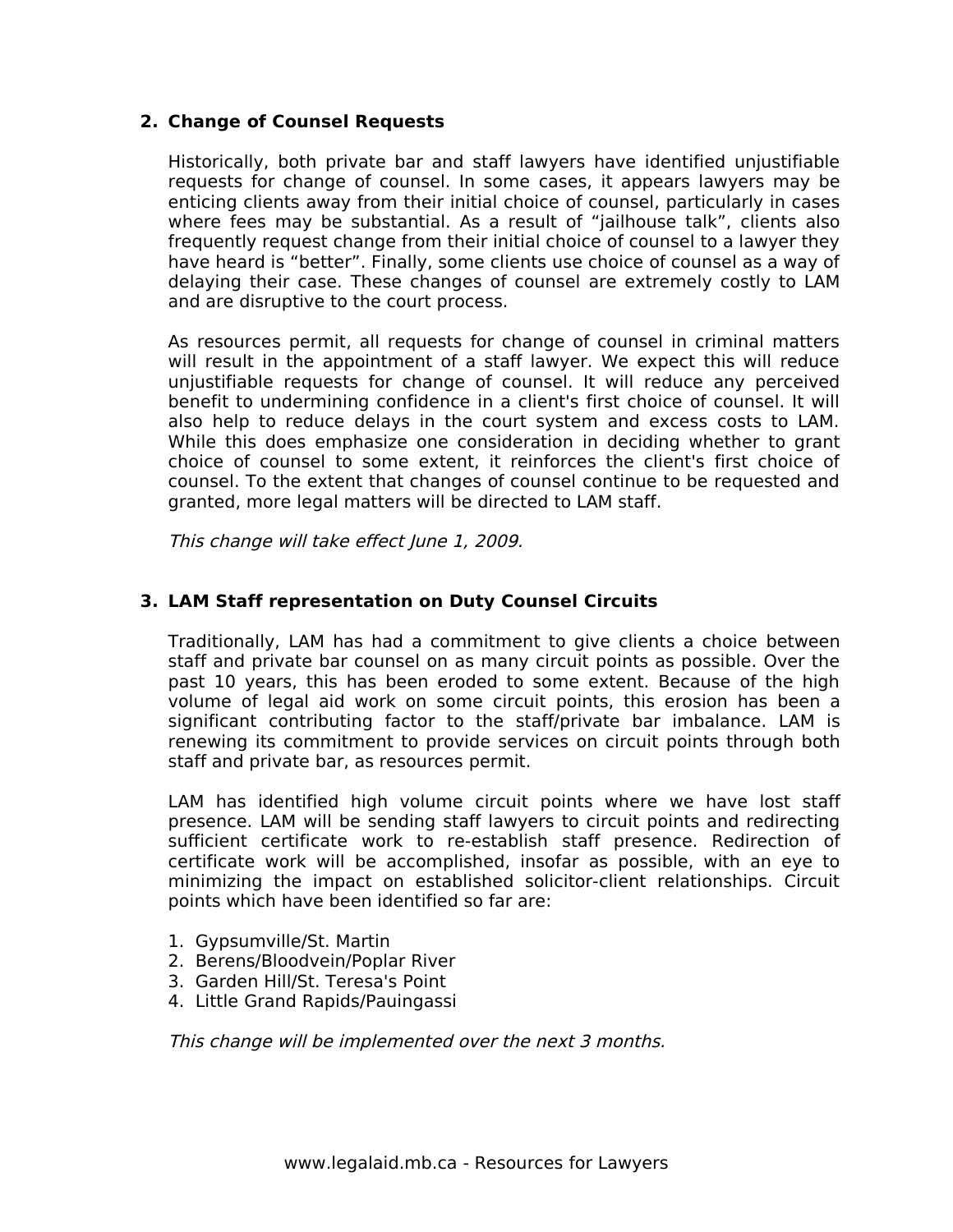# **4. Domestic Violence Full Service Duty Counsel Project**

The advent of the Attorney General of Manitoba's Zero Tolerance policy in 1983 has profoundly impacted the volume of spousal abuse cases in the criminal justice system. The direction to police to lay charges in virtually all cases, and reduced prosecutorial discretion, have created a substantial imbalance in the justice system for accused persons. LAM is formally establishing a Full Service Duty Counsel Project to provide services to financially eligible accused in domestic violence cases. This Project will be restricted to financially eligible persons whose applications would be refused due to insufficient likelihood of jail. Because these applicants are financially eligible for legal aid, we expect the primary impact to be reduction of unrepresented accused in domestic violence cases. We do not expect this Project to have any significant effect on private bar retainers.

The project will provide some additional case work to LAM staff lawyers.

This project will be implemented June 1, 2009.

# **5. Criminal Application Centre at Winnipeg Courts**

Private bar lawyers, judges and LAM staff lawyers have all indicated that difficulties exist in determining the status of Legal Aid Manitoba applications. Sometimes private bar lawyers have been reluctant to take an application because it is unclear whether the client will qualify.

In addition to the paralegals and duty counsel in the various courtrooms, LAM is in the process of establishing an Application Centre at the Winnipeg Law Courts. The Application Centre staff will be available during regular office hours to take applications and provide information about the status of outstanding LAM applications. We expect this will assist the Court in dealing with cases expeditiously by having a source of information readily available at the courthouse. The Court will also benefit by directing unrepresented accused who may qualify for legal aid to the Centre to make, or further, their application.

This project will be implemented in coordination with Court Services. We hope to have it in place within the next 2 months.

Any questions or concerns respecting these changes should be directed to the Executive Director, Gil Clifford, at gicli@legalaid.mb.ca.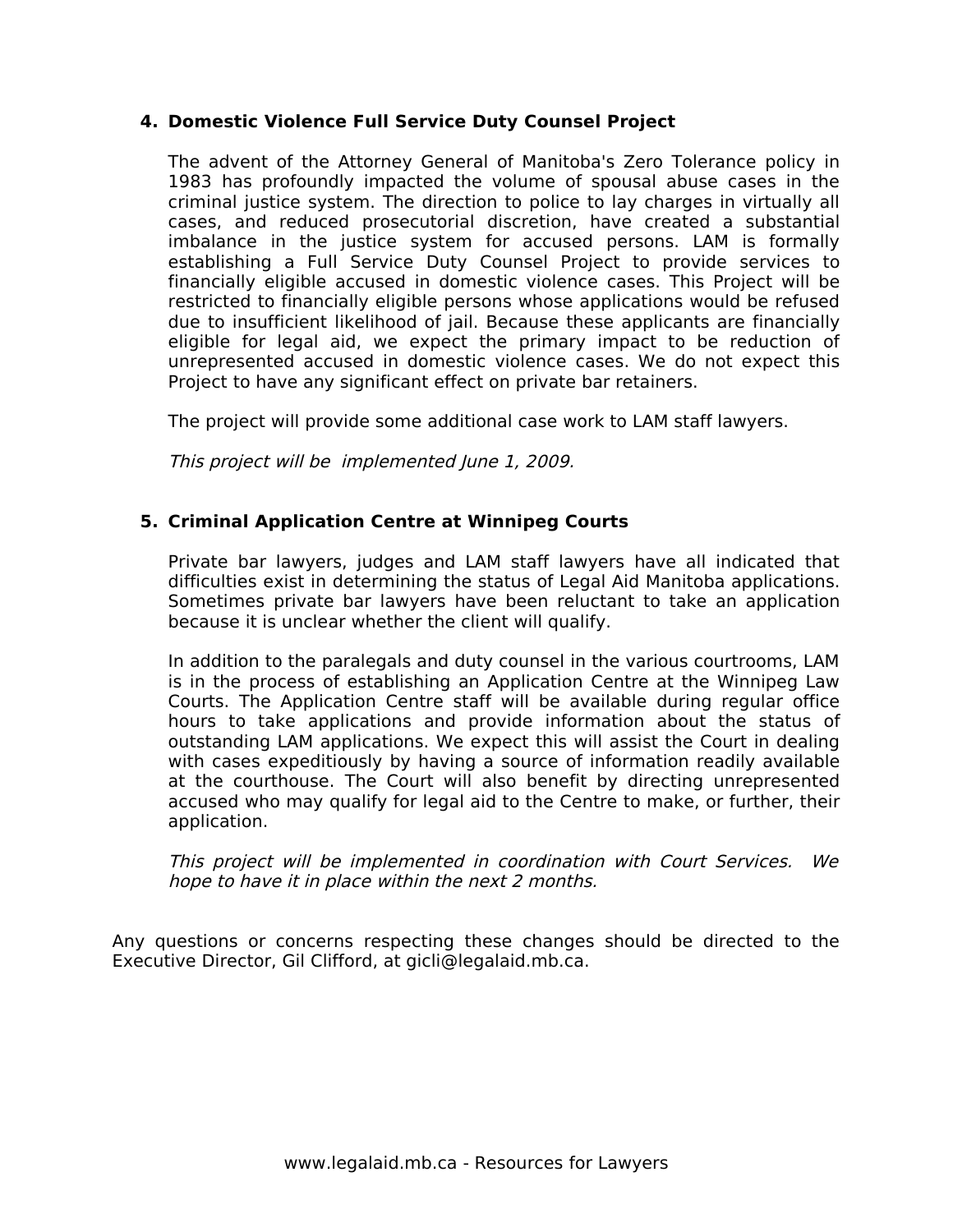## **#2 - 2009**

## **NOTICE TO THE PROFESSION**

### **APPOINTMENT OF LEGAL AID MANITOBA'S EXECUTIVE DIRECTOR**

After full consultation with Management Council and Manitoba Justice, Legal Aid Manitoba (LAM) is proud to announce Gil Clifford has successfully won the appointment of Executive Director.

"Mr. Clifford has been a member of the Legal Aid family in various capacities for over 20 years. He has an excellent understanding of the organization through the variety of positions he has assumed during this time, including articling student, staff attorney, Supervising Attorney and member of the senior management team," says Mario Santos, Chair of LAM's Management Council. "Mr. Clifford has done great work as the Acting Executive Director and the Council and staff look forward to working with him to provide legal help to Manitobans with low incomes."

Clifford has been a member in good standing of the Manitoba Bar since 1975 and has represented low income Manitobans in the area of family, criminal and child protection law for over 30 years. While pracising as a private bar lawyer for 15 years, Clifford always took on legal aid matters, knowing the importance of the organization and its services.

"I am thankful to the Council and the provincial government for providing me with this opportunity and I look forward to continuing my work with Legal Aid Manitoba," says Clifford. "I am dedicated to building positive relationships with key stakeholders, leading the Legal Aid senior management team and staff and overseeing positive changes to policy and practices."

Legal Aid Manitoba became a legislated program in the province in 1971 and opened its doors to clients in 1972. The organization operates at arms length from the government.

Legal Aid Manitoba provides legal help to people with low incomes and strives to serve all clients with respect and dignity. Its services are fundamental to a fair and balanced justice system.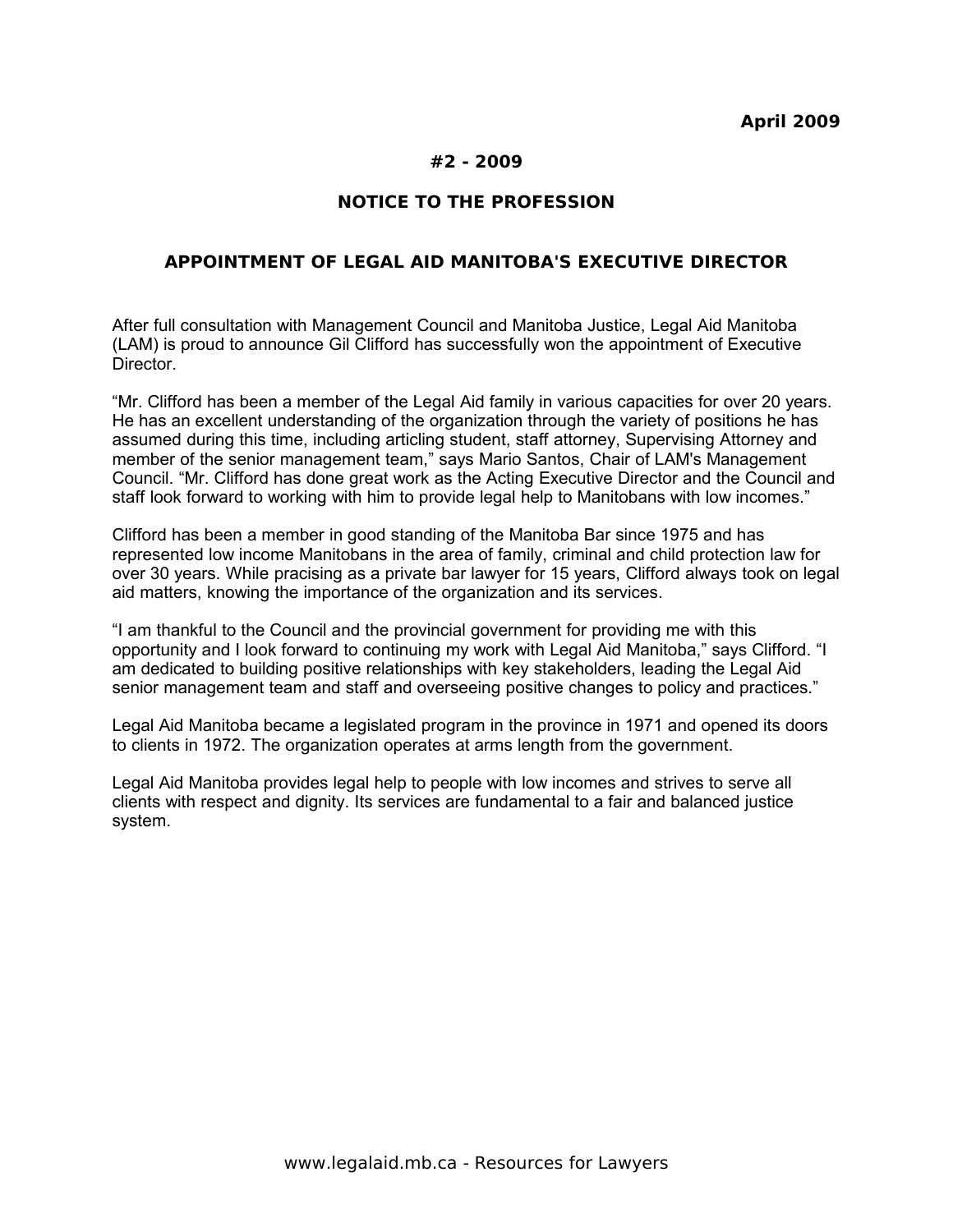### **#1 - 2009**

#### **NOTICE TO THE PROFESSION**

### **NEW AREA DIRECTORS MANUAL**

- 1. The new Area Directors Manual (ADM) which governs the processing of Applications, Certificate issuances, refusals, and cancellations came into force on April 1, 1009. A copy of this Manual is available on-line at the Legal Aid Manitoba website under "Resources for Lawyers". Management Council will authorize revisions to the Manual from time to time; these will be announced through Notices to the Profession and will be reflected in the online Manual. All previous Practice Directives, Notices to the Profession, etc., governing the issues in the new ADM are no longer in force. The ADM is your, and our, guide; when Legal Aid policy changes, the ADM will also change.
- 2. As previously announced, the major changes that affect private counsel are the time lines for submitting applications (they must have been signed within the preceding 60 days) as well as the time lines for responding to requests for Information.
- 3. Counsel will receive a request for a status update at the beginning of the financial review process. The update consists of the current address for the client and the status of the Legal Matter. It is extremely important that you provide this Information immediately upon request, as the client's Certificate will be cancelled if we cannot contact them. Any further steps you take, such as a Preliminary Hearing or Trial, will not be compensated where you have not advised of these pending matters in your status update.
- 4. The Area Directors Manual is accompanied by a change in how Legal Aid compensates multiple criminal matters dealt together.

Certificates issued after April 1, 2009 will be assessed using the new system. This is not a change in the tariff and is revenue neutral. It simplifies both the certificate issuance and billing process as well as making certificates and the billing process more transparent.

As of April 1, 2009, all criminal certificates will issue with a separate paragraph for each Criminal Code Information. Common offence notices will be attached to the Criminal Code matter out of which they arise. If the charges on an Information warrant separate coverage (can proceed to trial by themselves), they will be a separate Legal Matter having a separate Legal Matter number. Each of these Legal Matters can be billed separately at disposition. They merit one tariff in total per set unless separation/severance is authorized in advance by the Area Director.